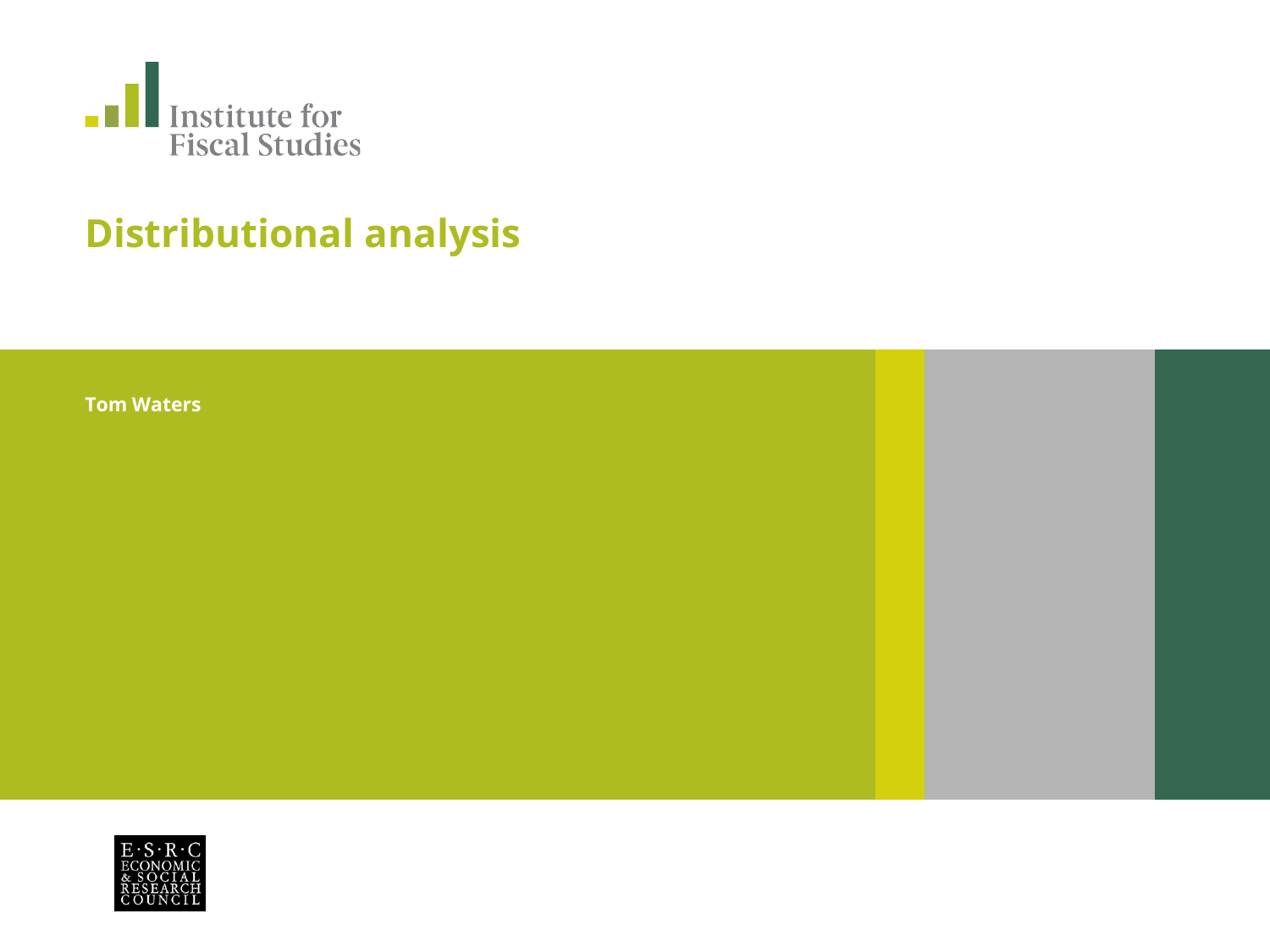# **What we model**



- Analysis includes (with exceptions)
	- ‒ Income tax and NICs
	- ‒ Benefits and tax credits
	- ‒ Excise duties
	- ‒ Council tax
- Does not include
	- ‒ 'Business taxes' (corporation tax, business rates, North Sea taxes)
	- ‒ Capital taxes (capital gains tax, inheritance tax, stamp duties)
	- Sugar tax
- More details available from the author on request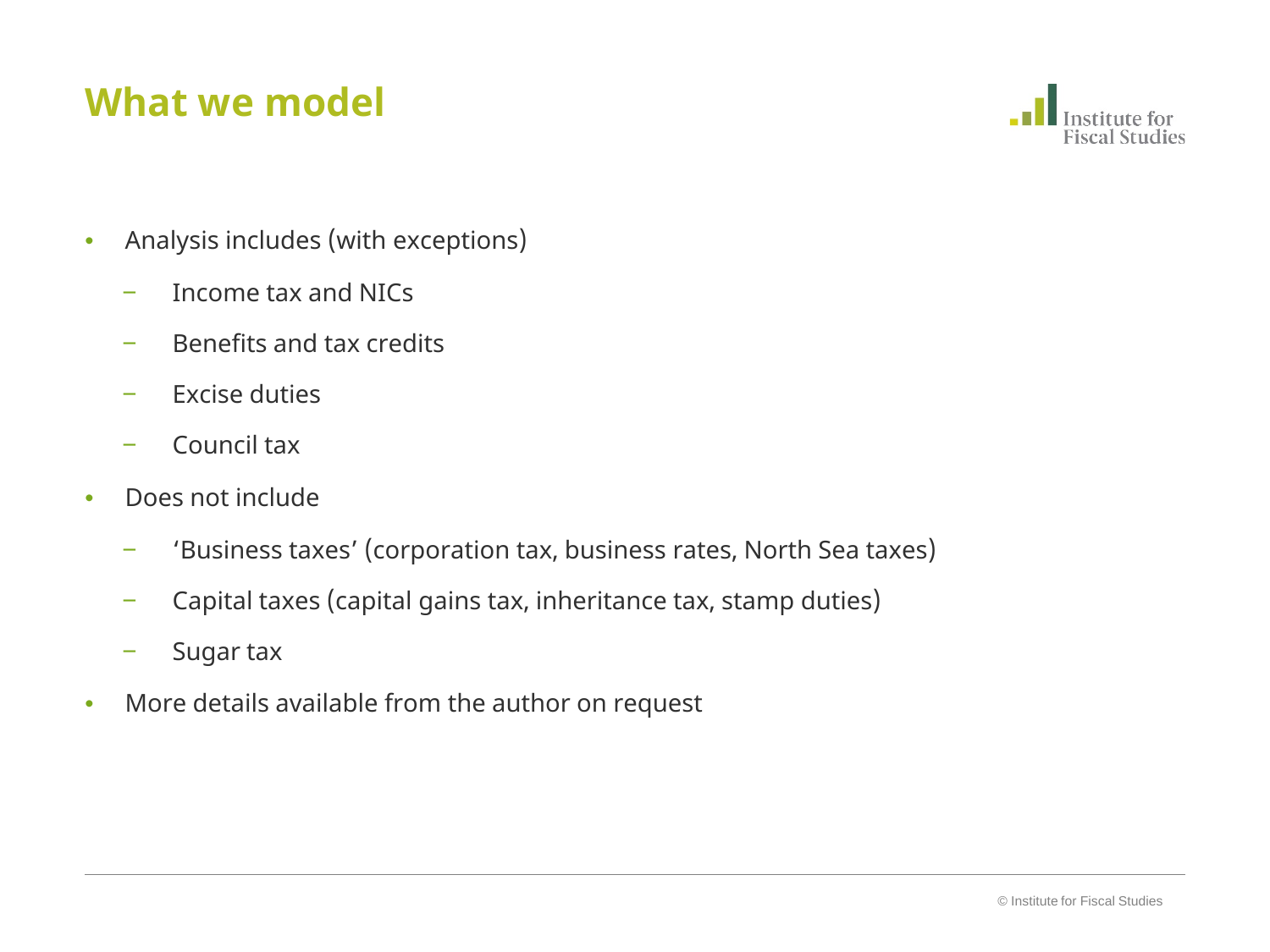

Notes: Assumes full take-up of means-tested benefits and tax credits and all changes fully in place. 'Budget measures' consists of the change to the Class 4 NICs rates.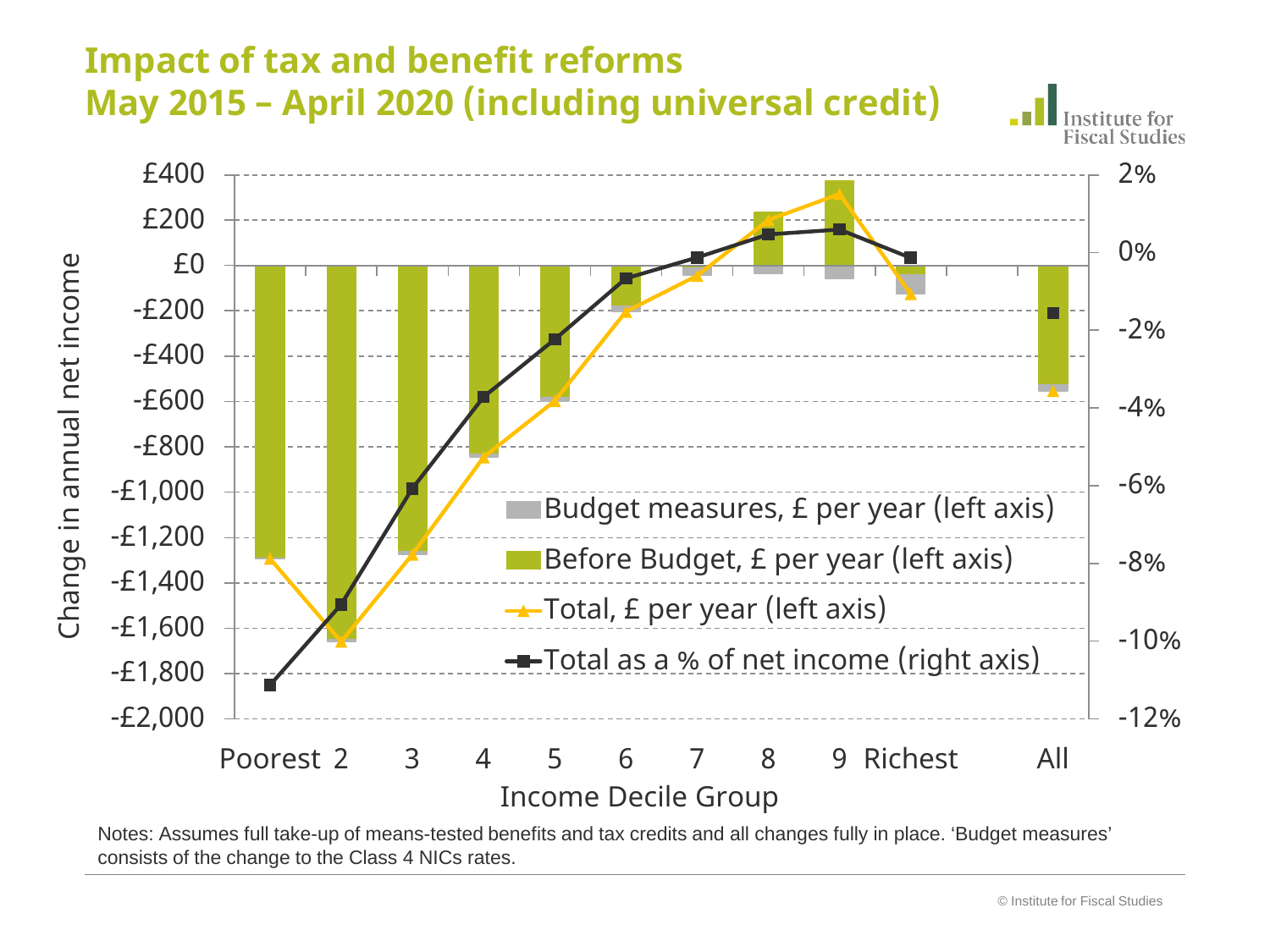

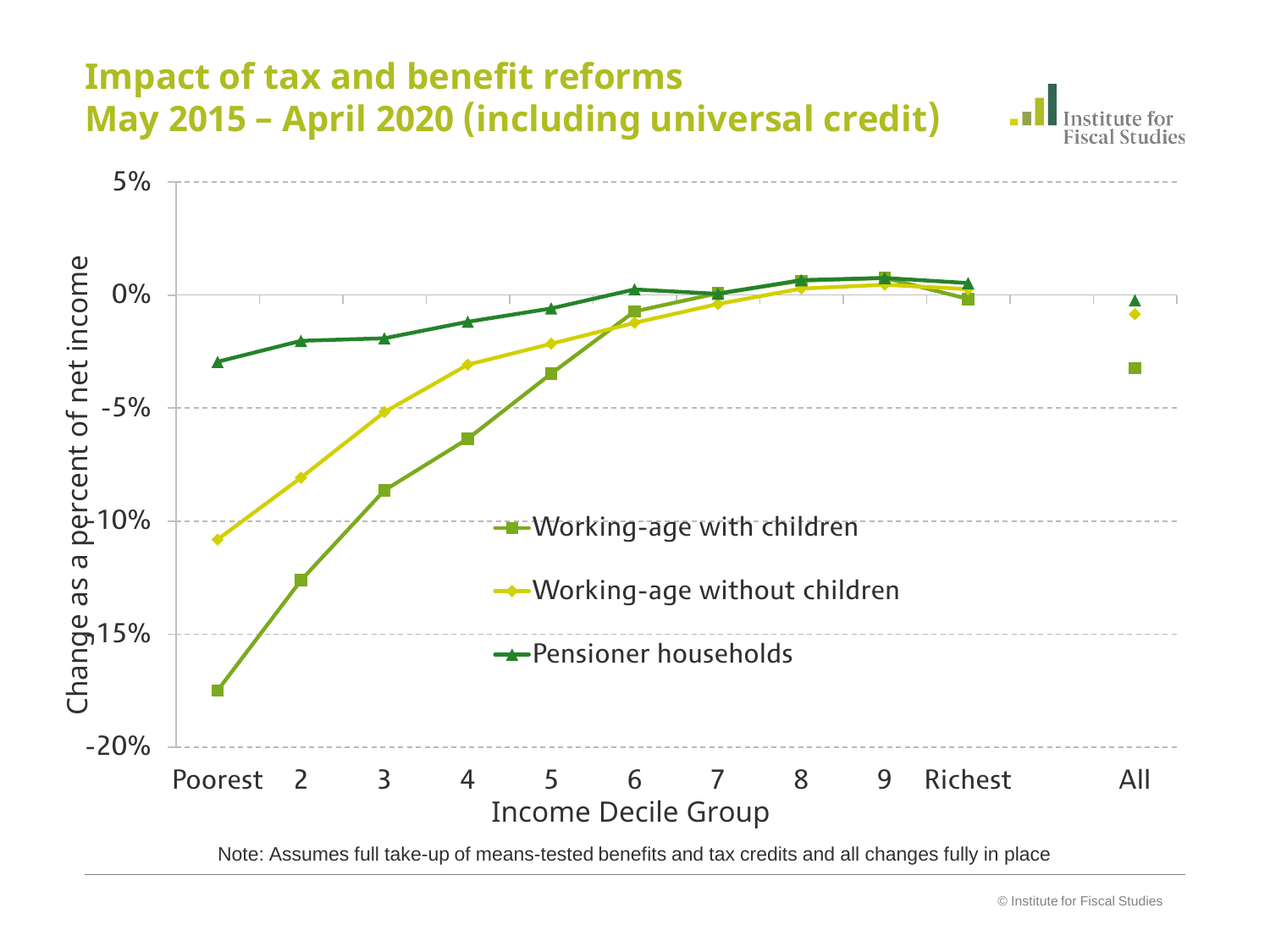

Note: Assumes full take-up of means-tested benefits and tax credits and all changes fully in place

'nstitute for **Fiscal Studies**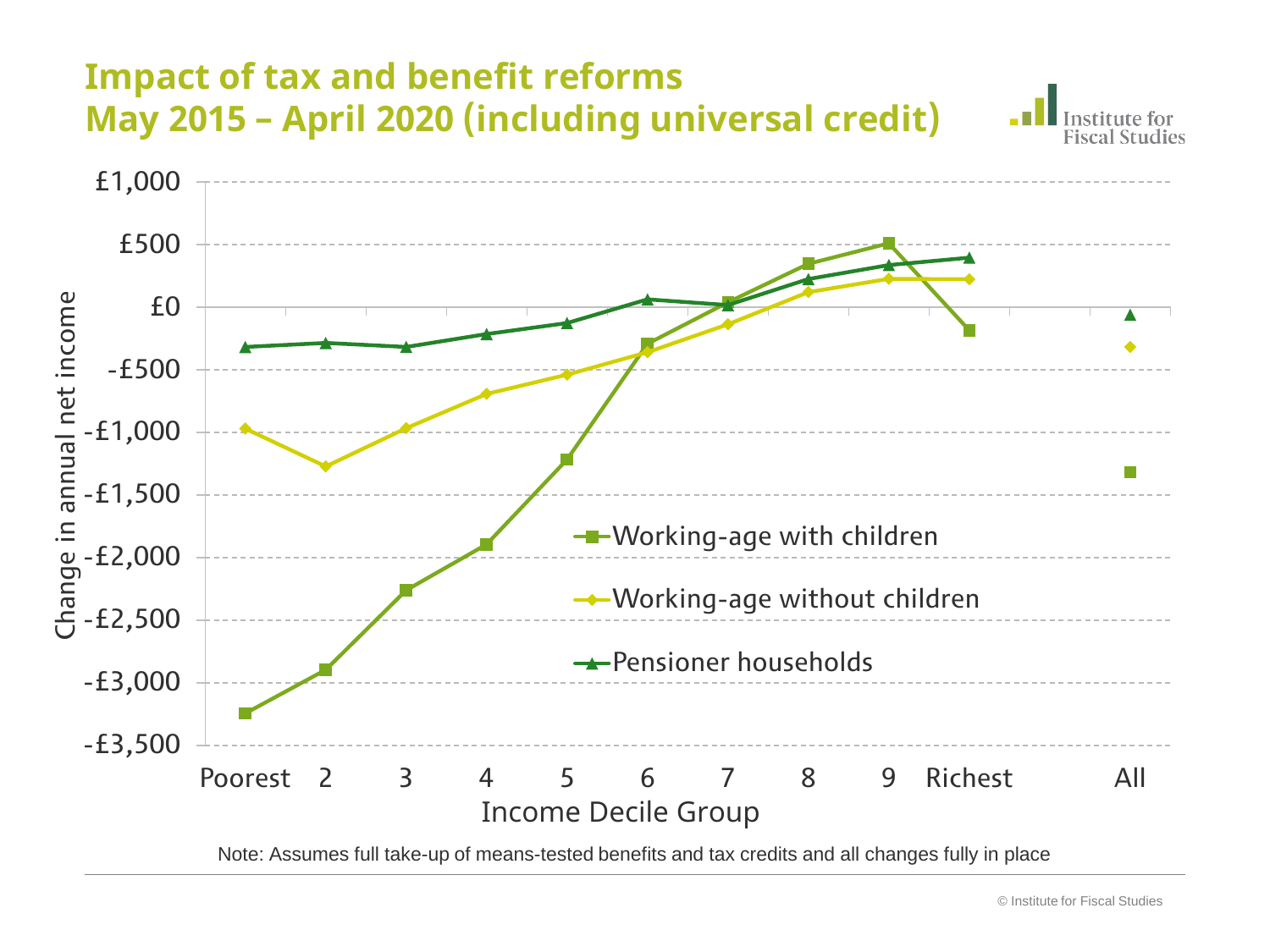nstitute for **Fiscal Studies** 

-25% -20% -15% -10% -5% 0% 5% Single, no work Single, in work Lone parent, no work Lone parent, in work Couple, no children, no work Couple with children, no work Couple, no children, one earner Couple with children, one earner Couple, no children, two earners Couple with children, two earners Single pensioner Couple pensioner Multi-family household, no children Multi-family household with children All

#### Change as a percent of net income

Note: Assumes full take-up of means-tested benefits and tax credits and all changes fully in place